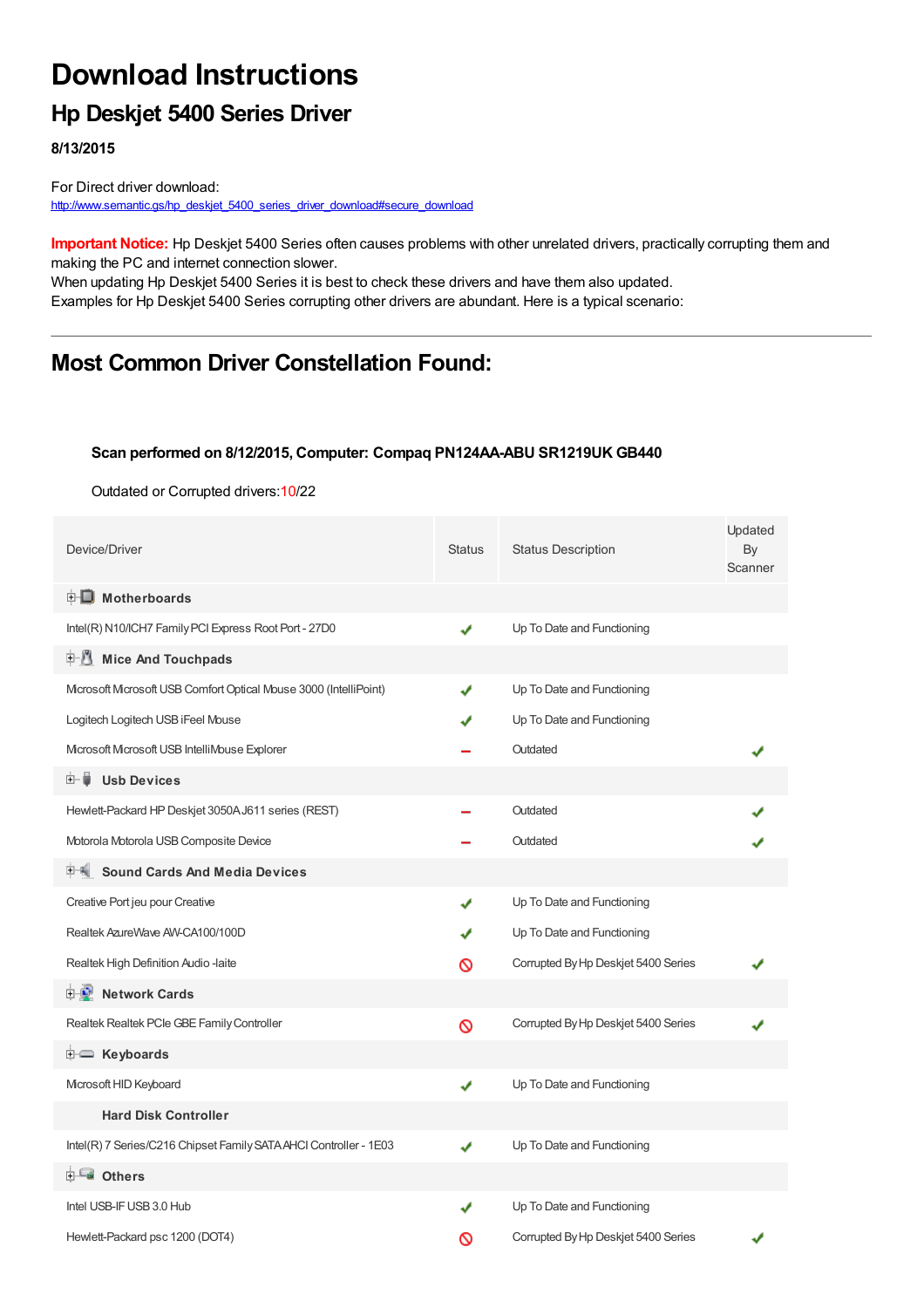| ENE ENE CB-1410/851 Cardbus Controller       | ര | Corrupted By Hp Deskjet 5400 Series |  |
|----------------------------------------------|---|-------------------------------------|--|
| Logicool Logitech Driver Interface           | ∾ | Corrupted By Hp Deskjet 5400 Series |  |
| 中心<br><b>Cameras, Webcams And Scanners</b>   |   |                                     |  |
| Sunplus IT HD Webcam                         | ✔ | Up To Date and Functioning          |  |
| Video Cards                                  |   |                                     |  |
| VIA/S3G VIA/S3G UniChrome Pro IGP            | J | Up To Date and Functioning          |  |
| <b>E</b> Input Devices                       |   |                                     |  |
| Sony Sony Firmware Extension Parser Device   | J | Up To Date and Functioning          |  |
| <b>E-TP</b> Port Devices                     |   |                                     |  |
| D-Link USB Single Port                       | ര | Corrupted By Hp Deskjet 5400 Series |  |
| <b>E</b> Monitors                            |   |                                     |  |
| Sony Digital Flat Panel (1024x768)           | ✔ | Up To Date and Functioning          |  |
| <b>E-</b> Mobile Phones And Portable Devices |   |                                     |  |
| <b>Acer NOKIA</b>                            |   | Outdated                            |  |

## **Hp Deskjet 5400 Series Driver Models:**

| <b>Driver Model</b>                          | <b>Original</b><br><b>Upload Date</b> | Last<br><b>Modification</b> | <b>Driver File</b>                         | <b>File</b><br><b>Size</b> | <b>Most Compatible</b><br><b>Computer Model</b> | <b>Availabilty To</b><br><b>Scanner</b> |
|----------------------------------------------|---------------------------------------|-----------------------------|--------------------------------------------|----------------------------|-------------------------------------------------|-----------------------------------------|
| <b>Hp Deskjet 5400 Series</b><br>41.1347     | 1/9/2015                              | 8/3/2015                    | jzeuy-41.1347.exe                          |                            | 134kb LG P2-TP2007,                             | ✔                                       |
| <b>Hp Deskjet 5400 Series</b><br>31.1232.1   | 8/19/2014                             | 8/4/2015                    | ogcpimtnp-31.1232.1.exe                    | 51kb                       | HPPP121AA-ABF m1155.f,                          | ✔                                       |
| <b>Hp Deskjet 5400 Series</b><br>G71.12.123  | 1/12/2015                             | 8/5/2015                    | hp_deskjet_5400_series-<br>g71.12.123.exe  | 56kb                       | Packard Bell ISTART D2141,                      | ✔                                       |
| <b>Hp Deskjet 5400 Series</b><br>2.10687     | 8/28/2014                             | 8/5/2015                    | $-2.10687$ .exe                            | 76kb                       | NEC PC-MK34HEZEH,                               | ✔                                       |
| <b>Hp Deskjet 5400 Series</b><br>81.12.191.1 | 10/23/2014                            | 8/6/2015                    | hp_deskjet_5400_series-<br>81.12.191.1.exe | 86kb                       | LG E500-S.AP28P,                                | ✔                                       |
| <b>Hp Deskjet 5400 Series</b><br>6271.17     | 7/29/2014                             | 8/9/2015                    | hp_deskjet_5400_series-<br>6271.17.exe     | 95kb                       | NEC PC-VY20AED5MFA5,                            | ✔                                       |
| <b>Hp Deskjet 5400 Series</b><br>4021.11.1   | 1/10/2015                             | 8/6/2015                    | hp_deskjet_5400_series-<br>4021.11.1.exe   |                            | 111kb HPHP Pavilion dv6000,                     | ✔                                       |
| <b>Hp Deskjet 5400 Series</b><br>32399       | 8/5/2014                              | 8/4/2015                    | hp_deskjet_5400_series-<br>32399.exe       |                            | 138kb Lenovo ThinkPad L412,                     | J                                       |
| <b>Hp Deskjet 5400 Series</b><br>82837       | 11/14/2014                            | 8/5/2015                    | hp deskjet 5400 series-<br>82837.exe       |                            | 219kb HPHPCompag nc6320,                        | ✔                                       |
| <b>Hp Deskjet 5400 Series</b><br>80497       | 10/2/2014                             | 8/7/2015                    | hp_deskjet_5400_series-<br>80497.exe       | 89kb                       | Fujitsu LIFEBOOK U574,                          |                                         |
| <b>Hp Deskjet 5400 Series</b><br>61.1882     | 8/9/2014                              | 8/5/2015                    | hp_deskjet_5400_series-<br>61.1882.exe     |                            | 152kb NECPC-MY30AEZ5D6T6,                       | ✔                                       |
| <b>Hp Deskjet 5400 Series</b><br>1.1342.12   | 10/30/2014                            | 8/3/2015                    | hp_deskjet_5400_series-<br>1.1342.12.exe   |                            | 152kb Sony VGN-FE21B,                           | J                                       |
| <b>Hp Deskjet 5400 Series</b><br>71.11.192.1 | 8/19/2014                             | 8/1/2015                    | hp deskjet 5400 series-<br>71.11.192.1.exe |                            | 156kb Panasonic CF-74GCDDDBM                    | ✔                                       |
| <b>Hp Deskjet 5400 Series</b><br>T1.13938    | 9/15/2014                             | 8/4/2015                    | hp_deskjet_5400_series-<br>t1.13938.exe    | 25kb                       | <b>IBM ThinkCentre A30,</b>                     | ✔                                       |
| <b>Hp Deskjet 5400 Series</b><br>2.12001.1   | 11/15/2014                            | 8/3/2015                    | txweh-2.12001.1.exe                        |                            | 194kb Sony VGN-TZ37GN_N,                        | ✔                                       |
| <b>Hp Deskjet 5400 Series</b><br>62637       | 1/24/2015                             | 8/2/2015                    | hp_deskjet_5400_series-<br>62637.exe       |                            | 167kb KBS 7Eve,                                 | ✔                                       |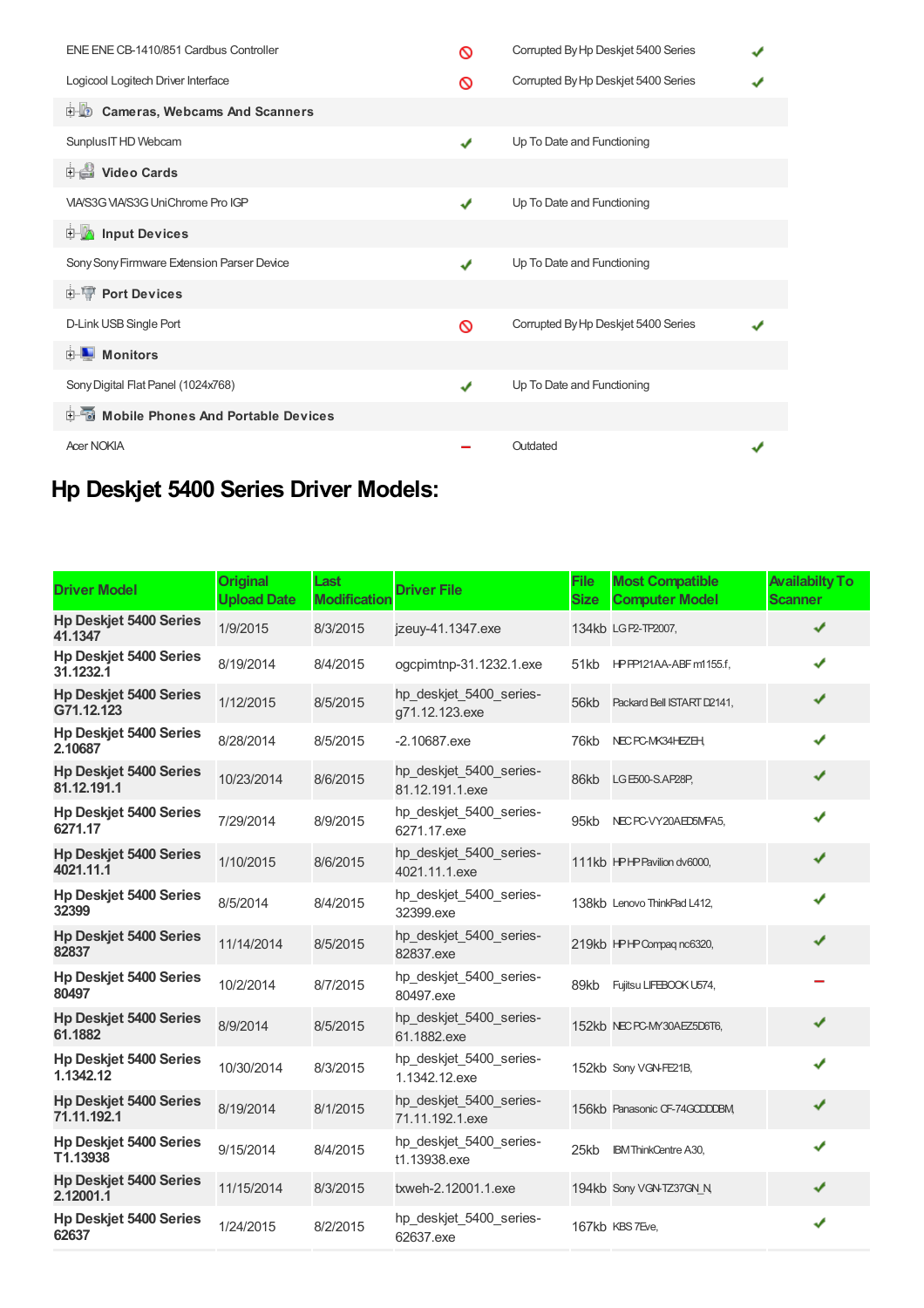| <b>Hp Deskjet 5400 Series</b><br>231.189      | 1/10/2015  | 8/9/2015  | hp_deskjet_5400_series-<br>231.189.exe      |              | 96kb NEC PC-VZ500AD,                       |   |
|-----------------------------------------------|------------|-----------|---------------------------------------------|--------------|--------------------------------------------|---|
| <b>Hp Deskjet 5400 Series</b><br>801.191.1    | 12/8/2014  | 8/6/2015  | hp deskjet 5400 series-<br>801.191.1.exe    |              | 211kb LGRD510-LADV3E8,                     | ✔ |
| <b>Hp Deskjet 5400 Series</b><br>2.11.1721.1  | 1/24/2015  | 8/6/2015  | buvdyclu-2.11.1721.1.exe                    | <b>125kb</b> | MSI ThirdWave Corporation Prime<br>Series, | ✔ |
| <b>Hp Deskjet 5400 Series</b><br>33876        | 11/11/2014 | 8/7/2015  | hp_deskjet_5400_series-<br>33876.exe        | 55kb         | Acer Aspire X1470,                         | ✔ |
| <b>Hp Deskjet 5400 Series</b><br>831.107      | 10/13/2014 | 8/9/2015  | hp_deskjet_5400_series-<br>831.107.exe      |              | 108kb Packard Bell Imedia I5800,           | ✔ |
| <b>Hp Deskjet 5400 Series</b><br>B32841.1     | 10/5/2014  | 8/7/2015  | hp deskjet 5400 series-<br>b32841.1.exe     |              | 184kb Compaq FQ552AA-ABA SR5616F,          | ✔ |
| <b>Hp Deskjet 5400 Series</b><br>F33470       | 2/5/2015   | 8/8/2015  | hp_deskjet_5400_series-<br>f33470.exe       |              | 182kb Sony VGN-A215M                       | ✔ |
| <b>Hp Deskjet 5400 Series</b><br>32391.1      | 8/31/2014  | 8/8/2015  | slpth-32391.1.exe                           |              | 156kb HPGC359AV-ABA a6010e,                | ✔ |
| <b>Hp Deskjet 5400 Series</b><br>7032.17      | 9/20/2014  | 8/1/2015  | hp_deskjet_5400_series-<br>7032.17.exe      |              | 50kb Lenovo 9174Y1A,                       | ✔ |
| <b>Hp Deskjet 5400 Series</b><br>201.10       | 1/17/2015  | 8/6/2015  | hp_deskjet_5400_series-<br>201.10.exe       |              | 212kb MTAC 9008D,                          | ✔ |
| <b>Hp Deskjet 5400 Series</b><br>72746        | 9/30/2014  | 8/3/2015  | hp deskjet 5400 series-<br>72746.exe        | 54kb         | Compag DT176A-ABE S5320ES<br>ES340,        | ✔ |
| <b>Hp Deskjet 5400 Series</b><br>1.12871.1    | 11/30/2014 | 8/4/2015  | qfjxp-1.12871.1.exe                         |              | 218kb IBM8184LG1,                          | ✔ |
| <b>Hp Deskjet 5400 Series</b><br>3232.18      | 11/25/2014 | 8/9/2015  | hp_deskjet_5400_series-<br>3232.18.exe      |              | 97kb ITSUM ADAX,                           | ✔ |
| <b>Hp Deskjet 5400 Series</b><br>1.11.1872    | 12/7/2014  | 8/8/2015  | hp_deskjet_5400_series-<br>1.11.1872.exe    |              | 160kb Lenovo ThinkPad X301,                | ✔ |
| <b>Hp Deskjet 5400 Series</b><br>Y7321.19     | 11/10/2014 | 8/5/2015  | hp_deskjet_5400_series-<br>y7321.19.exe     |              | 180kb NEC PC-VK25MXZOC,                    | ✔ |
| <b>Hp Deskjet 5400 Series</b><br>31.1681.1    | 12/14/2014 | 8/8/2015  | hp_deskjet_5400_series-<br>31.1681.1.exe    |              | 152kb Ggabyte G31M-ES2C,                   | ✔ |
| <b>Hp Deskjet 5400 Series</b><br>1.10028      | 12/26/2014 | 8/2/2015  | ahi-1.10028.exe                             |              | 218kb Gateway GT5228J,                     | ✔ |
| <b>Hp Deskjet 5400 Series</b><br>722.12.12    | 1/25/2015  | 8/7/2015  | hp_deskjet_5400_series-<br>722.12.12.exe    |              | 42kb Sony VGN-Z690TJ,                      | J |
| <b>Hp Deskjet 5400 Series</b><br>70682.1      | 10/18/2014 | 8/8/2015  | hp deskjet 5400 series-<br>70682.1.exe      |              | 123kb LG LM50-34GB,                        | ✔ |
| <b>Hp Deskjet 5400 Series</b><br>F702.12.12.1 | 8/23/2014  | 8/7/2015  | hp_deskjet_5400_series-<br>f702.12.12.1.exe | 95kb         | <b>IBM80847CG,</b>                         | ✔ |
| <b>Hp Deskjet 5400 Series</b><br>201.12.10    | 12/4/2014  | 8/2/2015  | hp_deskjet_5400_series-<br>201.12.10.exe    |              | 113kb Lenovo ThinkPad Edge E430,           |   |
| <b>Hp Deskjet 5400 Series</b><br>1.13007      | 9/20/2014  | 8/7/2015  | hp deskjet 5400 series-<br>1.13007.exe      | 55kb         | Compaq P8657J-ABA SR1000Z<br>NA441,        | ✔ |
| <b>Hp Deskjet 5400 Series</b><br>N1.11.1321.1 | 12/9/2014  | 8/10/2015 | hp deskjet 5400 series-<br>n1.11.1321.1.exe | 84kb         | NEC PC-VY22XRXEAAFM,                       | ✔ |
| <b>Hp Deskjet 5400 Series</b><br>2.1042.11.1  | 2/6/2015   | 8/4/2015  | hp_deskjet_5400_series-<br>2.1042.11.1.exe  |              | 219kb HPFL389AA-ABZ a6675it,               | ✔ |
| <b>Hp Deskjet 5400 Series</b><br>X702.160     | 1/16/2015  | 8/3/2015  | hp_deskjet_5400_series-<br>x702.160.exe     |              | 218kb HPGS407AA-ABZ a6229.it,              | ✔ |
| <b>Hp Deskjet 5400 Series</b><br>2.187        | 10/19/2014 | 8/7/2015  | hp_deskjet_5400_series-<br>2.187.exe        |              | 151kb HASEE U147,                          | ✔ |
| <b>Hp Deskjet 5400 Series</b><br>72.16        | 9/6/2014   | 8/4/2015  | hp_deskjet_5400_series-<br>72.16.exe        |              | 30kb Lenovo 20AQCTO1WW,                    | ✔ |
| <b>Hp Deskjet 5400 Series</b><br>20262.1      | 9/2/2014   | 8/4/2015  | hp_deskjet_5400_series-<br>20262.1.exe      |              | 109kb HPDT180A-ABFt490.f,                  | ✔ |

## **Typical Driver constellation for scanned computers:**

**Data derived from 1215 scans made on these 564 computers from 8/8/2014 to 7/31/2015:**